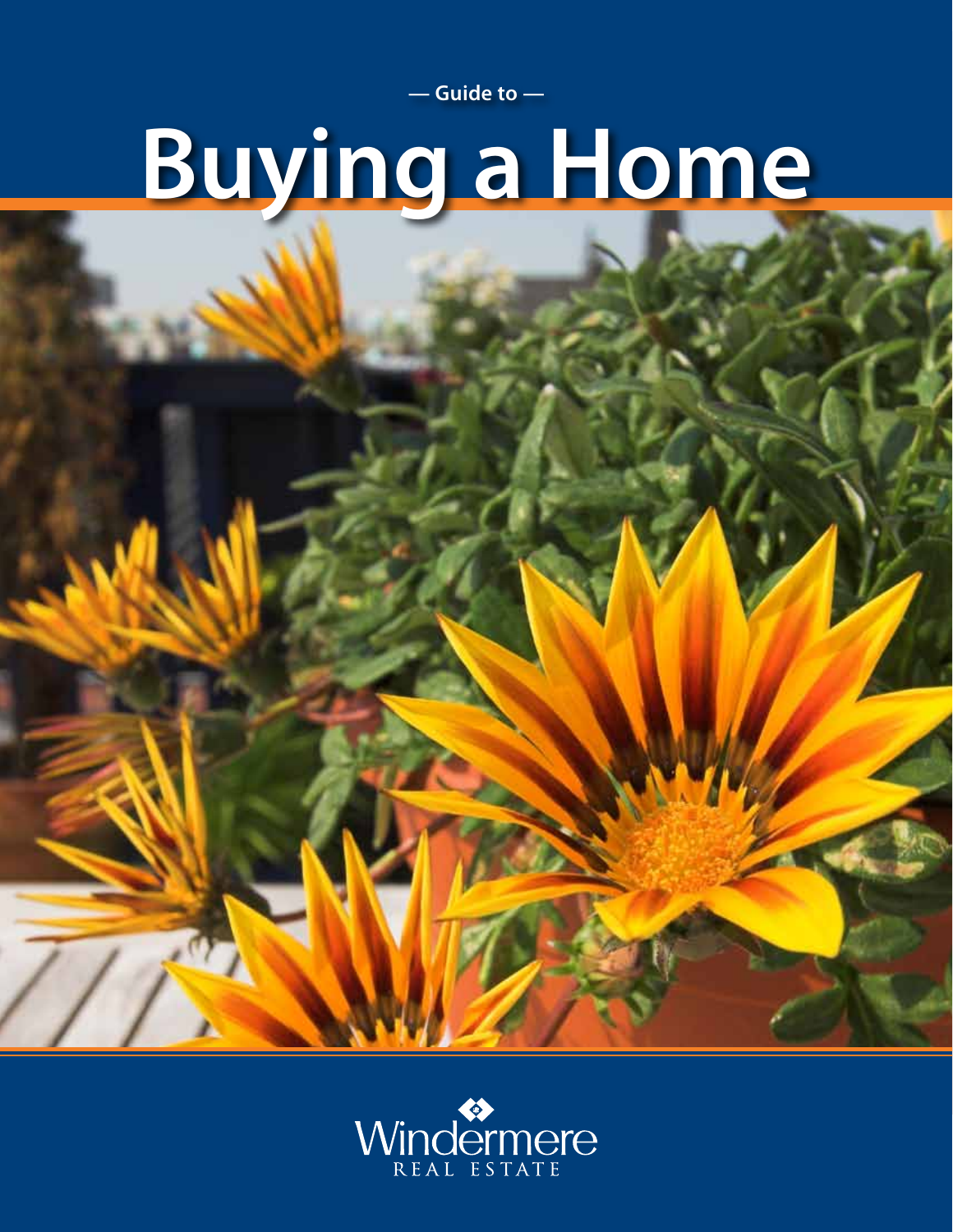

## TABLE OF CONTENTS



- 3 Using a Windermere agent to help you FInd a home
- 4 Beginning the process
- 5 It's more complicated than just FInding a home
- 6 How much home can you afford?
- 8 Purchase and sale agreement
- 9 Frequently asked questions
- 10 Home inspections
- 11 SETTLEMENT-WHO PAYS WHAT
- 12 Moving tips
- 13 PACKING TIPS
- 14 Glossary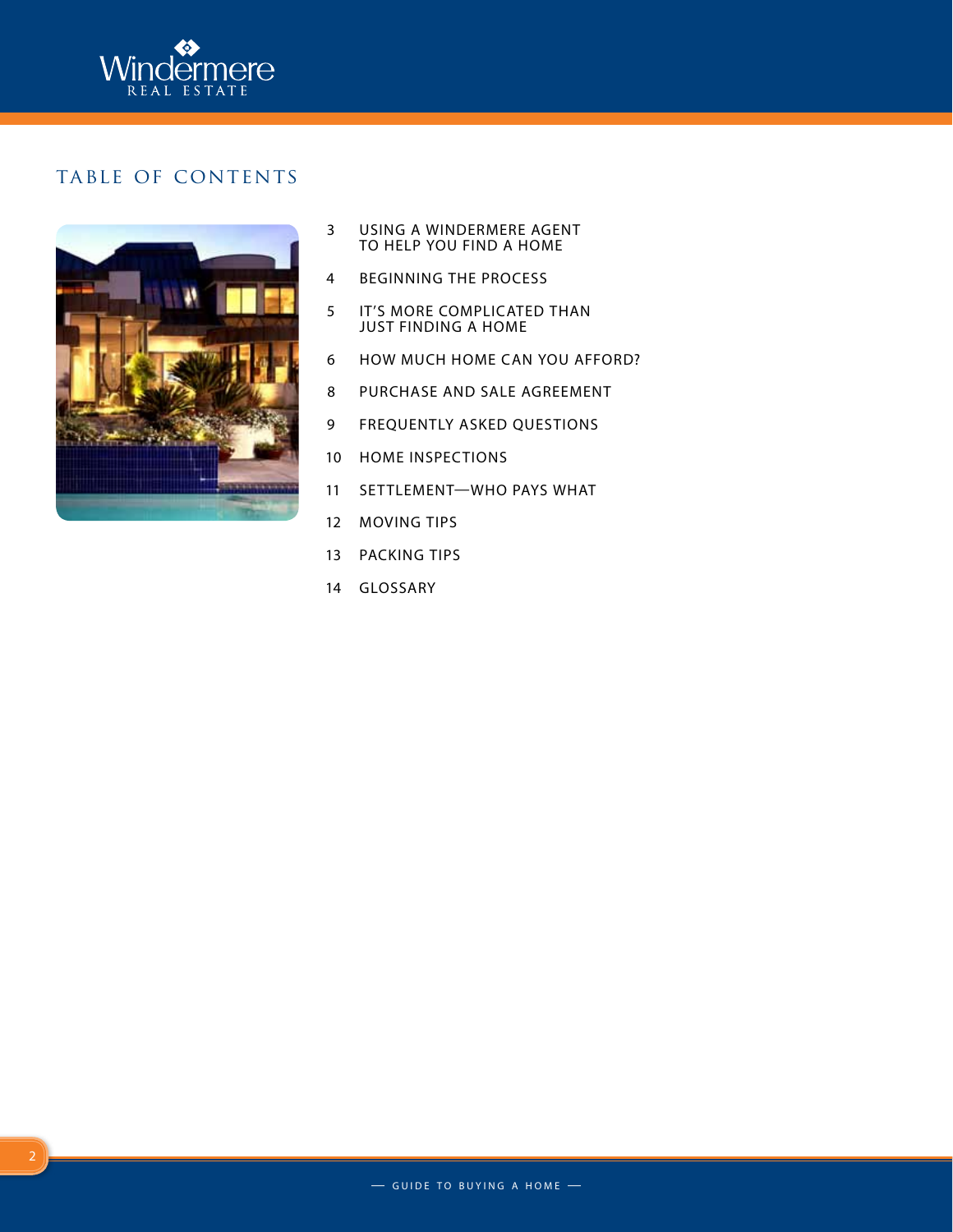

## using a windermere agent to help you find a home



Whatever your reasons for buying, know that finding the right home, in the perfect neighborhood and at a cost that is within your budget, is no small task. That's why many buyers enlist the help of a full-service Windermere agent.

Windermere sales associates are licensed professionals with specialized skills. There are many benefits you receive from working with a professional.

As your Windermere agent—

- \* I know the local market and can quickly narrow it down to a few areas where you are likely to find your home at the price you want.
- \* I can save you time by doing a lot of the legwork. By knowing your needs, I can eliminate homes that do not meet your criteria.
- \* I will make appointments, preview homes with you and help you determine the pros and cons of each home.
- \* I can help you maximize online home search tools available to you on our industry-leading website Windermere.com.
- \* I can provide information and make appointments to see almost any property listed for sale. A home does not have to be listed by a Windermere agent in order for me to get detailed information or an appointment to view.
- \* Once you find the home you want to buy, I will guide you through the negotiation, legalities and details of purchasing a home.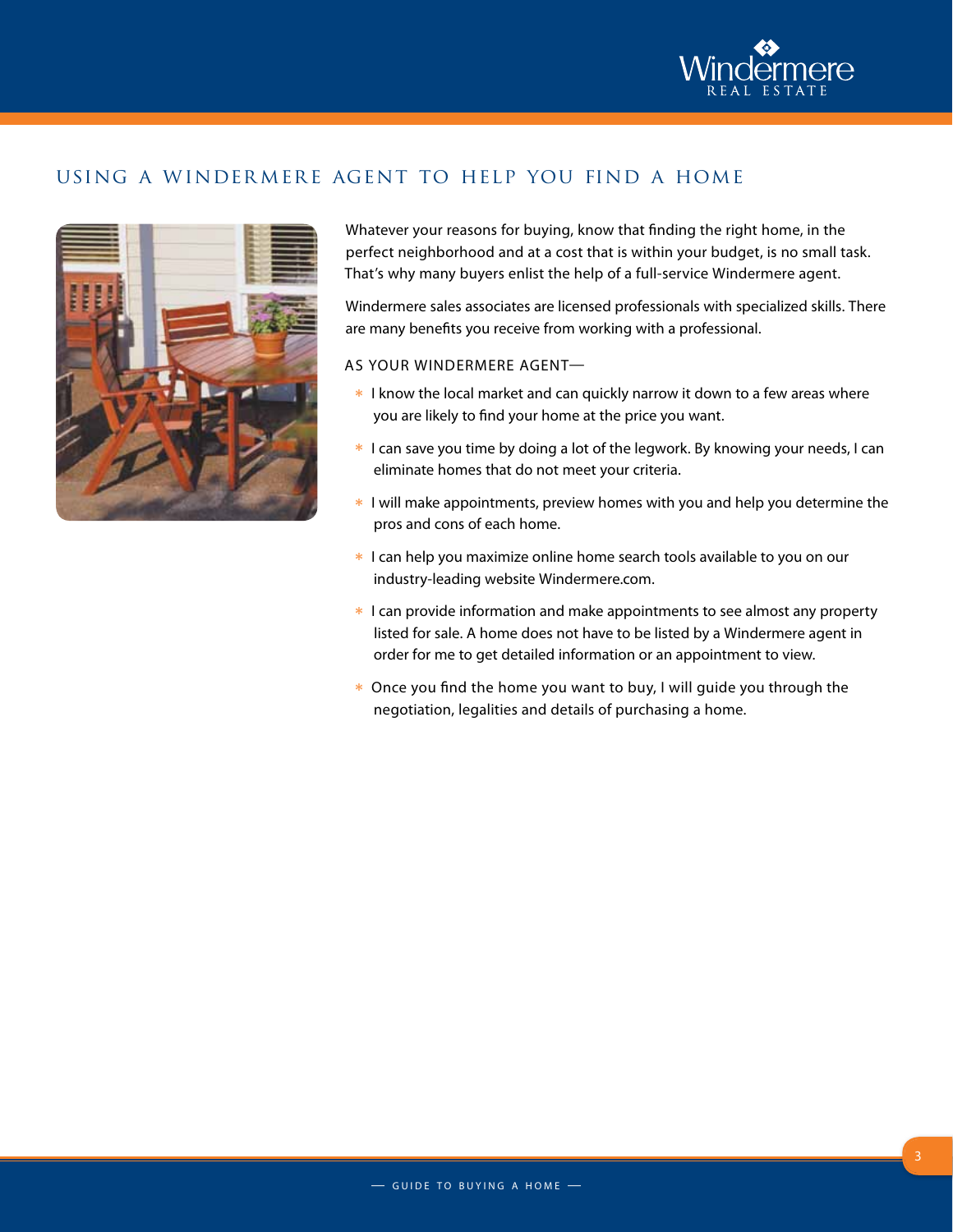

### beginning the process



Organization is the key to finding the home you want while spending the least amount of time and energy.

Find out how much house you can afford. Do this before you go househunting. I can refer you to a loan officer who can assist you with determining how much of a down payment you can afford, along with a monthly payment you can handle. (To help determine how much house you can afford, see pages 6-7 of this booklet.)

Make a list of everything you want in a home. Is a master suite important? How many bathrooms? What about closet space? Do you need a yard for the kids and pets to play in? How about a fireplace or a bay window? Do you prefer a rambler or a multiple-story house? Are schools or access to public transportation important?

Separate the essentials from the items you could do without and put them on the "A" list. Prioritize the rest of the items into a second and third list in order of importance. We'll then go over the lists so that I'm very clear on what you want and need in your home.

Keep good notes as we look at homes. After a while, it becomes difficult to remember which features belong to which home. I can provide you with a form and rating system to help you compare homes. Some buyers make audio tapes as they go along.

When selecting a home, look beyond cosmetics. Make sure the home is in good physical condition and that you understand the cost of repairs. For more information on how to assess the home's condition, refer to the "Home inspections" information on page 10 of this booklet.

Look at additional homes, even if you love the first one you see. Many times, it takes looking at several homes before you find the one that is really right for you.

As your Windermere agent, I'll check with you regularly, even if you haven't found a house that suits your needs. Keeping in contact with you allows us to establish a good rapport, and helps me learn how to help you effectively. I'll continue to be on the lookout for homes that suit your needs.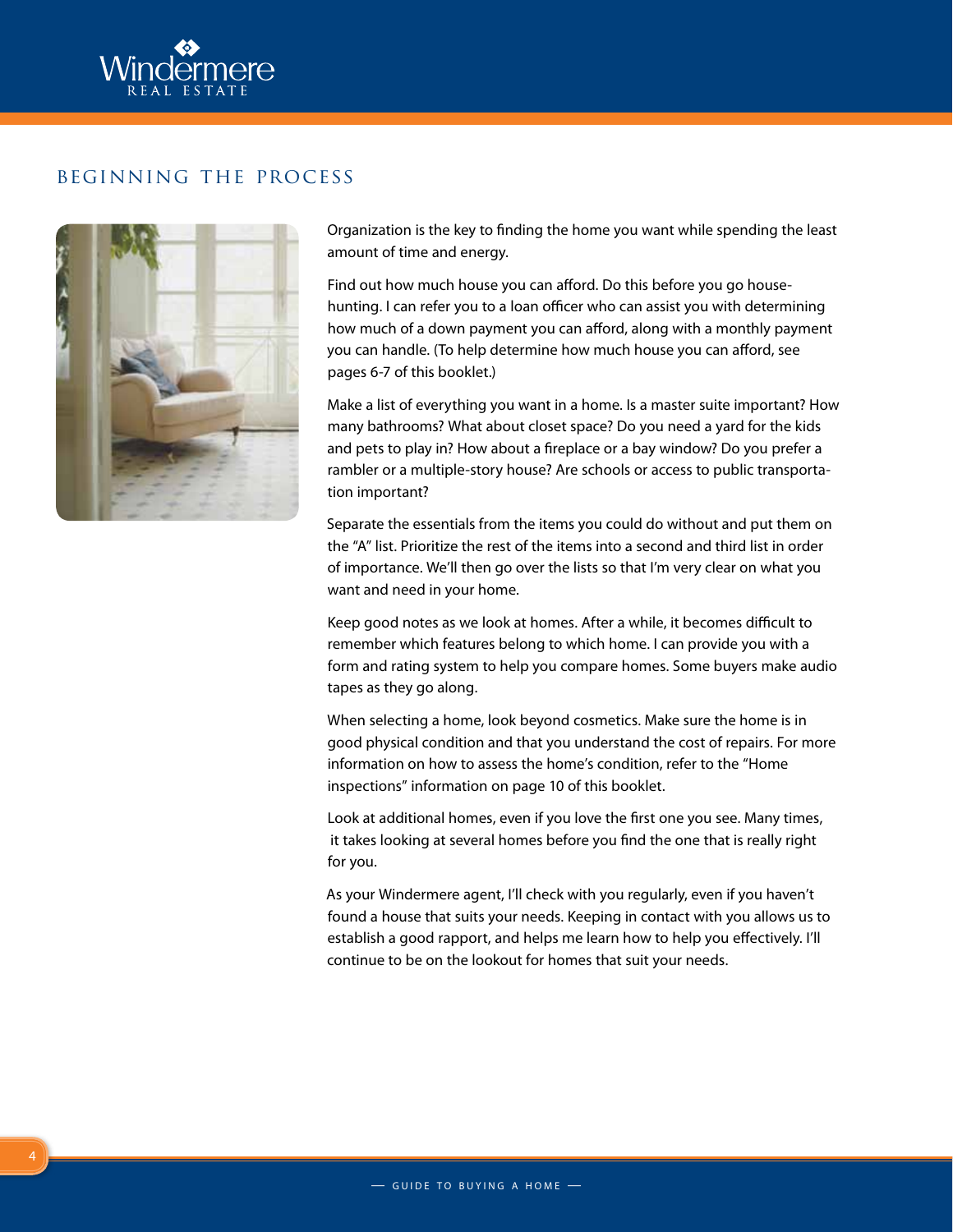

# it's more complicated than just finding a home

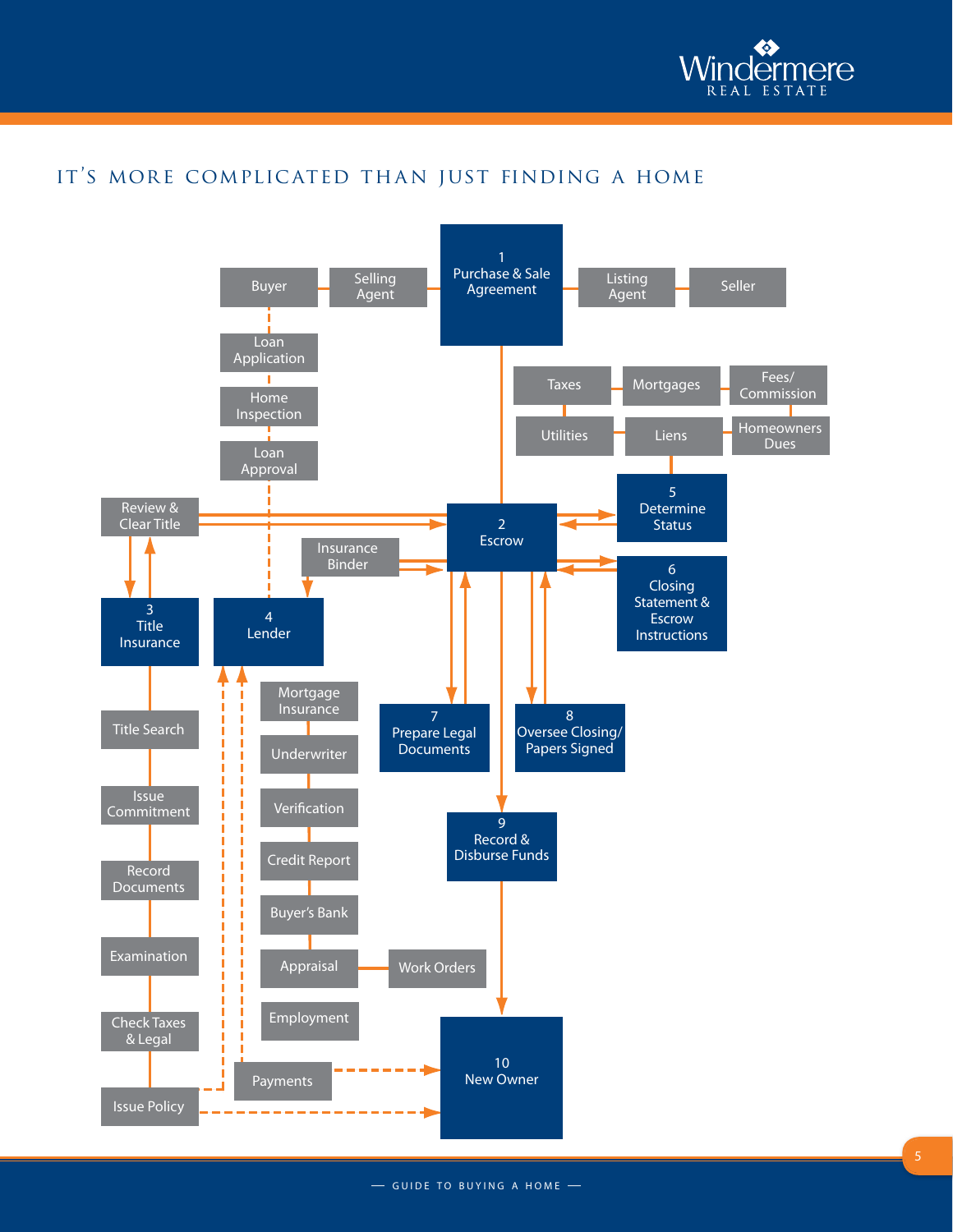

## how much home can you afford?



Before you start looking at homes, it's a good idea to find a target price range that you can afford. A mortgage lender will want to make sure you can handle the down payment, plus a monthly mortgage payment made up of principal, interest, taxes and insurance (PITI).

Interest rates and your personal finances will influence the amount of house you can afford. On the Windermere website, Windermere.com, you can also find a mortgage calculator for each home listed. But remember, it's always good to talk to a lender before you start shopping for a home. I can refer you to lenders suited to your specific financial needs.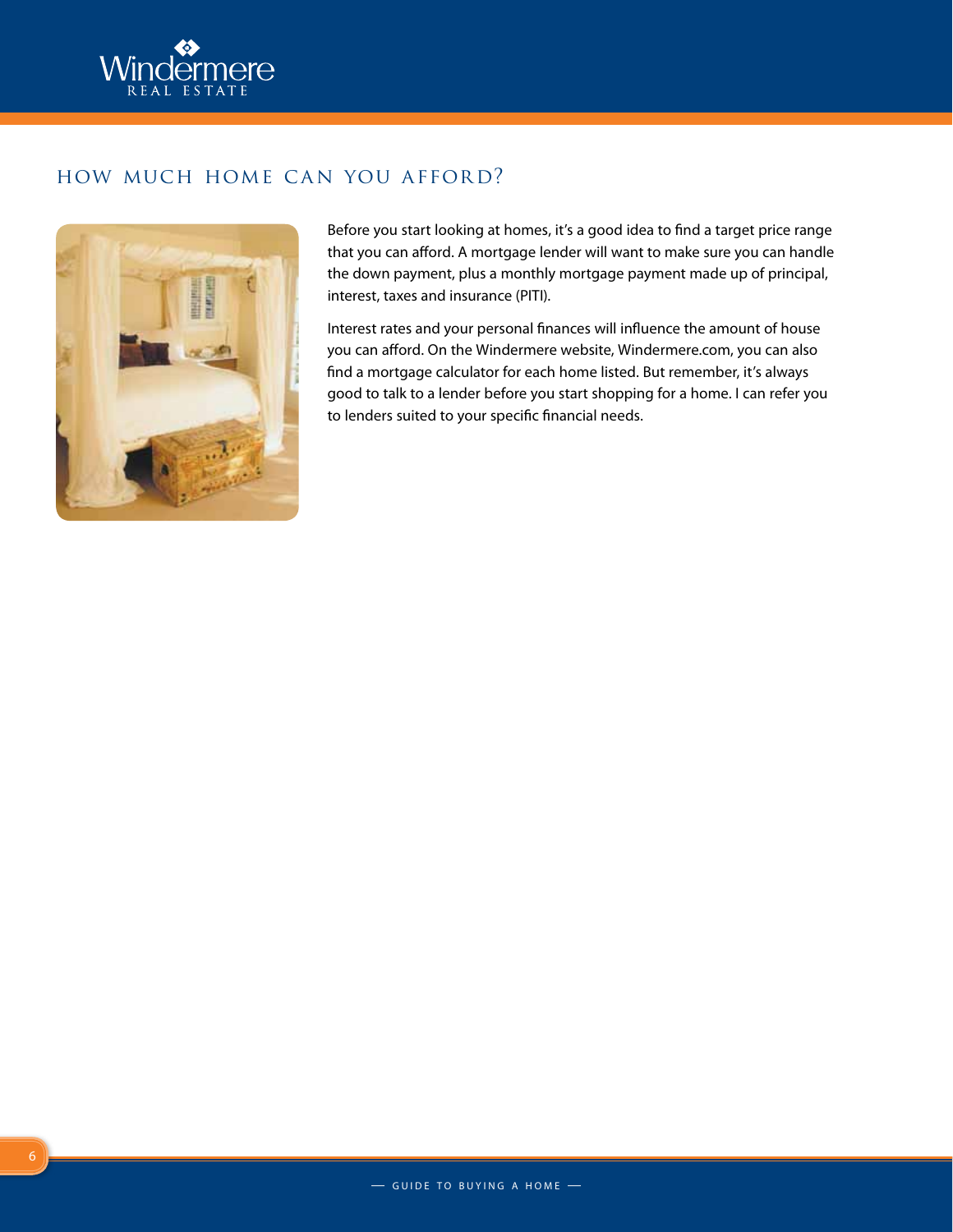

## how much home can you afford?



There are a wide variety of loan programs available to buyers. I can give you the names of several mortgage specialists who can review all of your options with you.

In order to plan properly, you need to understand what lenders are looking for from a borrower. There are three factors that help determine if you qualify for home financing:

- \* Your income
- <sup>E</sup> Your assets
- \* Your credit history

Most loan programs require you to verify all of your income sources. Your mortgage consultant will let you know what documentation is needed. Typically, you will need to provide pay stubs and your W-2, and if you are selfemployed, you may need to provide copies of your tax returns.

The required down payment varies according to the loan program. There are several affordable options for borrowers. Closing costs are associated with finalizing the transaction and include the appraisal fee, loan origination fee, title insurance, escrow services and legal recording of documents. Each loan is different, so it is important to discuss these fees with a mortgage expert.

All lenders review a borrower's credit history to determine the type of credit used, the amount owed and the borrower's history of repaying debt.

For additional information, there are several mortgage calculators in the "Planning" section of WindermereMortgageServices.com.

When you speak with your mortgage professional to figure out how much home you can afford, it's also a good idea to get preapproved for a mortgage before we start your home search. This will help us narrow your home search to a price range that's comfortable for you, and being preapproved also makes for a stronger offer in the eyes of sellers.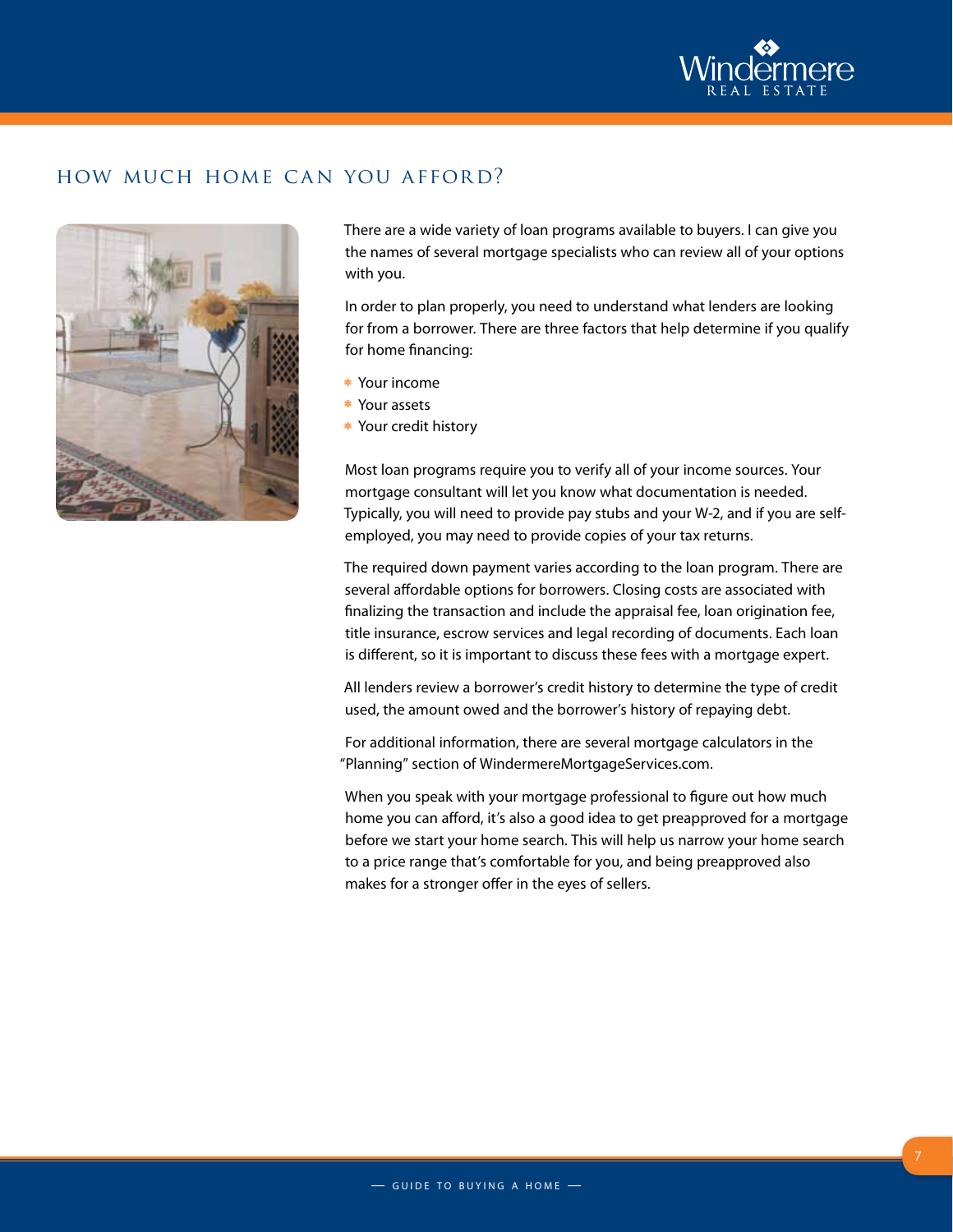

## purchase and sale agreement



Once you've found the home you want to buy, together we'll complete a purchase and sale agreement. This is the contract in which you and the seller outline the details of the property transfer. The purchase and sale agreement usually consists of the following pages:

- \* Earnest money receipt
- **\*** Financing addendum
- **\*** Inspection addendum
- \* Conditions/disclosure addendum
- $\triangleq$  Contingency addendum—when appropriate
- \* Addendum outlining special conditions
- <sup>E</sup> Lead-based paint notification—when appropriate

In selected areas, the following forms will also be part of your agreement:

- \* Agency disclosure
- **\*** Property disclosure form completed by the property seller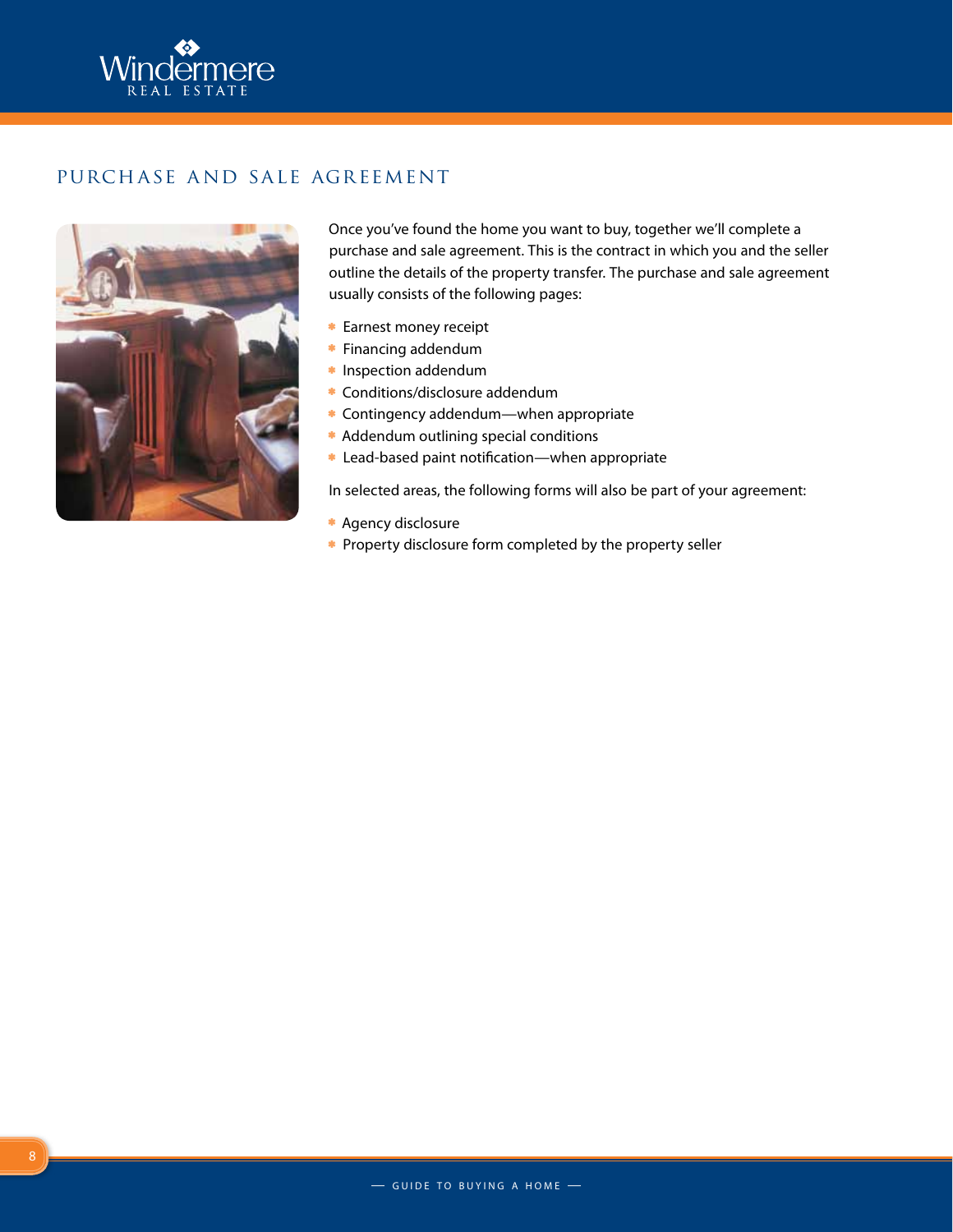

# frequently asked questions

| WHAT IS THE DIFFERENCE<br>BETWEEN PREQUALIFIED AND<br>PREAPPROVED? | These terms refer to your status in the loan approval process. Prequalification<br>is a determination of your probable ability to obtain a loan. To become<br>prequalified, meet with a loan officer or mortgage company. They will help<br>you determine the price you can afford, based on your monthly income and<br>your current debts, as well as the cash you have for a down payment.                                                                                     |  |
|--------------------------------------------------------------------|----------------------------------------------------------------------------------------------------------------------------------------------------------------------------------------------------------------------------------------------------------------------------------------------------------------------------------------------------------------------------------------------------------------------------------------------------------------------------------|--|
|                                                                    | Preapproval means that the mortgage lender has already verified and<br>approved your credit and income. Obtaining preapproval early in the process<br>will make your offer more attractive to the seller.                                                                                                                                                                                                                                                                        |  |
| WHAT IS EARNEST MONEY?                                             | Earnest money is a "good faith" deposit submitted with your offer to show<br>the sellers that you are serious about purchasing their home. Earnest money<br>is a required part of an offer. There is no set amount that is required, but the<br>amount sometimes makes a difference in the negotiation process. Earnest<br>money eventually becomes part of the purchase, and will show as a credit to<br>the buyers on the settlement statement drawn up by the escrow company. |  |
| WHAT ARE CLOSING COSTS?                                            | Closing costs are charges paid to various entities during the real estate<br>transaction. They can include escrow fees, document preparation fees,<br>the cost of an inspection, and lender fees.                                                                                                                                                                                                                                                                                |  |
| WHAT IS A POINT?                                                   | A point is equal to one percent of the loan principal. Some lenders charge<br>points, in addition to interest and fees, at closing.                                                                                                                                                                                                                                                                                                                                              |  |
| WHAT IS TITLE INSURANCE?                                           | Title insurance protects against loss from any defects in the legal title,<br>liens against the property or other adverse claims. The lender usually requires<br>title insurance.                                                                                                                                                                                                                                                                                                |  |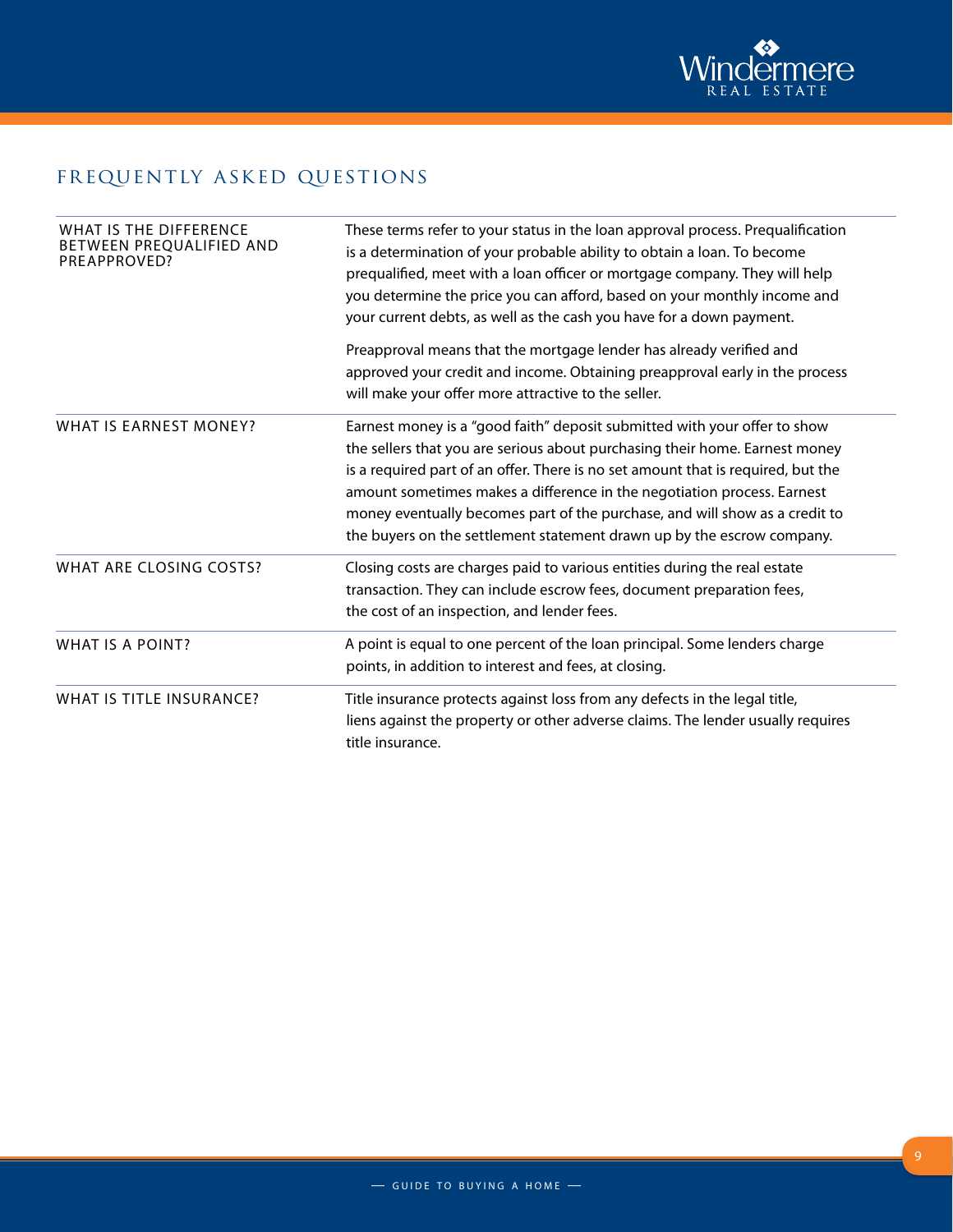

#### home inspections



When you're ready to complete a purchase and sale agreement on a home, your offer will generally be contingent on a professional inspection of the entire property—including improvements. The home inspector looks beyond the cosmetics to make sure that the home's general systems operate properly. The inspector will also look for large repairs that are needed and report on the condition of the home.

The standard home inspector's report will review the conditions of the home's heating and cooling systems; interior plumbing and electrical systems; the roof, attic and visible insulation; walls, ceilings, floors, windows and doors; foundation, basement and visible structure. The inspector will also look for cracks in cement walls, water stains that indicate leakage and any indication of wood rot.

A home inspection also points out the positive aspects of a home, as well as the maintenance that will be necessary to keep it in good shape.

As your Windermere agent, I'm familiar with home-inspection services and can provide you with a list of names from which to choose. Another good way to find a home inspector is to ask a friend, or perhaps a business acquaintance, who has had a home inspection and can recommend a home inspector they were satisfied with.

Remember, no home is perfect. If problems are found, I will help you negotiate through the process.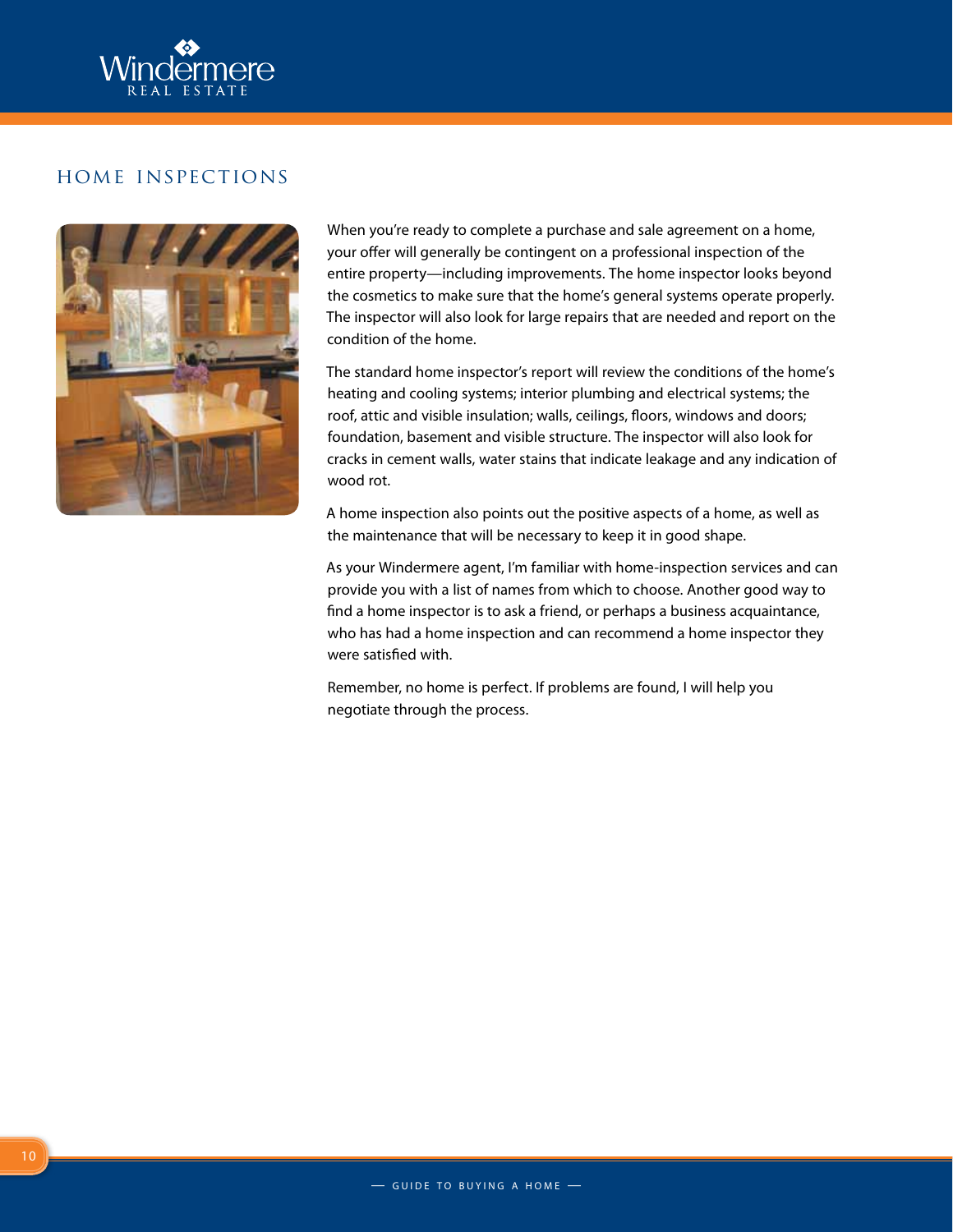

## settlement—who pays what



During the negotiation stage of the transaction, a mutually agreed-upon date for closing is determined. "Closing" is when you and the seller sign all the paperwork and pay your share of the settlement fees, and the documents are recorded. Settlement obligations vary widely due to specific contract language, local laws and customs. Prior to closing, the closing agent (usually an escrow or title company or attorney) will complete a detailed settlement statement for both buyer and seller. As your Windermere agent, I can help you understand which of the following typical settlement fees apply to you.

#### The buyer will receive:

\* Earnest money deposit

#### The buyer pays:

- \* One-half of escrow or legal fees paid to the attorney or escrow company for preparing the closing (In California, the party paying escrow fees varies from county to county)
- \* Document preparation fees
- **\*** Recording and notary fees
- Title search and title insurance (paid by either the seller or the buyer)
- \* Local transfer taxes, if any
- **\*** Repairs or inspections the buyer has agreed to pay for
- \* Loan fees
- \* Appraisal fees
- \* Credit report fees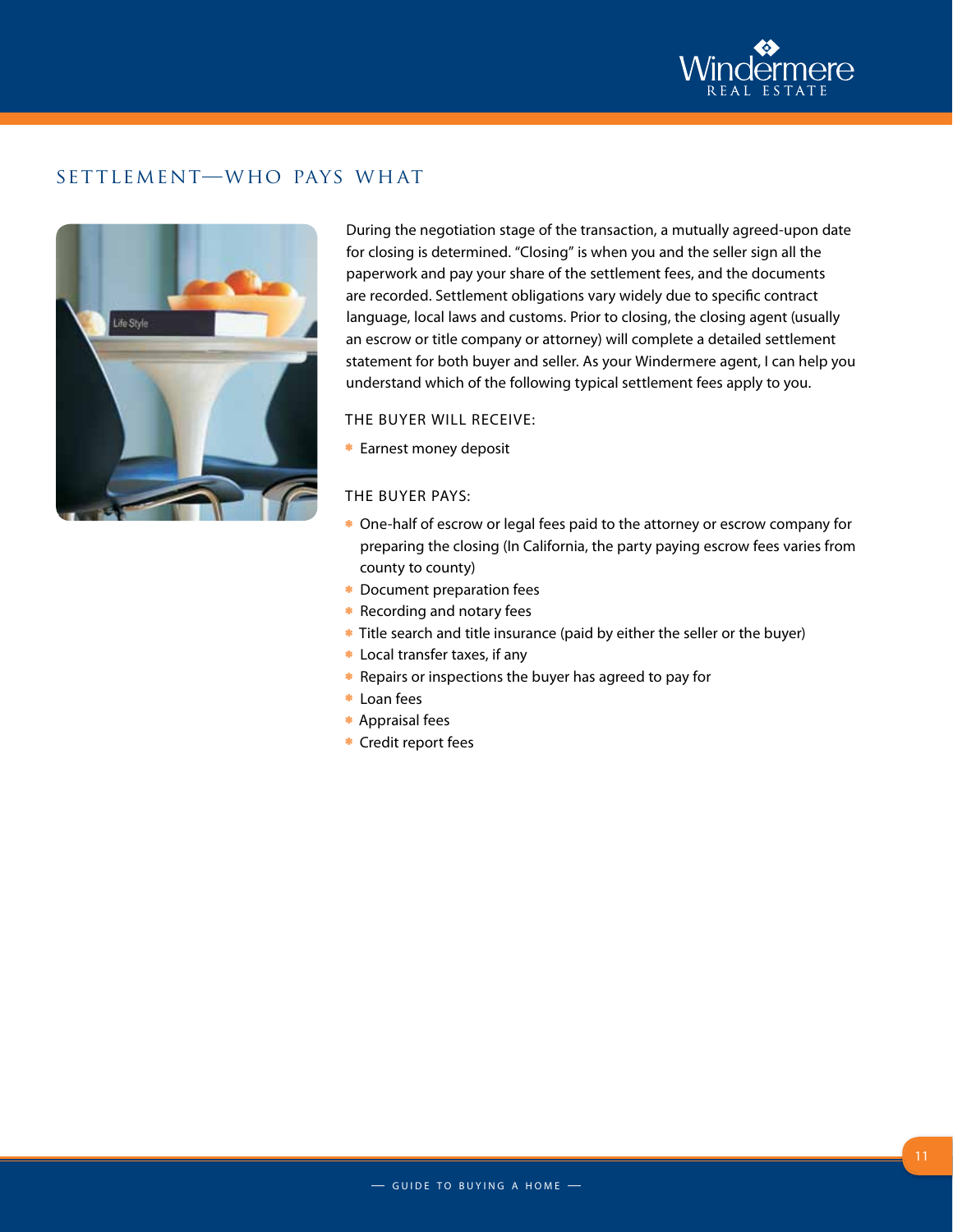

## moving tips

#### Six to eight weeks before:



- Use up things that may be difficult to move, such as frozen food.
- Get estimates from professional movers or from truck rental companies if you are moving yourself.
- Once you've selected a mover, discuss insurance, packing, loading and delivery, and the claims procedure.
- Sort through your possessions. Decide what you want to keep, what you want to sell and what you wish to donate to charity.
- Record serial numbers on electronic equipment, take photos (or video) of all your belongings and create an inventory list.
- Change your utilities, including phone, power and water, from your old address to your new address.
- Obtain a change of address packet from the post office and send to creditors, magazine subscription offices and catalog vendors.
- Discuss tax-deductible moving expenses with your accountant and begin keeping accurate records.

| <b>TWO TO FOUR WEEKS BEFORE:</b> | • If you're moving to a new community, contact the Chamber of Commerce<br>and school district and request information about services.                                                |  |  |  |
|----------------------------------|--------------------------------------------------------------------------------------------------------------------------------------------------------------------------------------|--|--|--|
|                                  | • Make reservations with airlines, hotels and car rental agencies, if needed.<br>• If you are moving yourself, use your inventory list to determine how many<br>boxes you will need. |  |  |  |
|                                  |                                                                                                                                                                                      |  |  |  |
|                                  | • Begin packing nonessential items.                                                                                                                                                  |  |  |  |
|                                  | • Arrange for storage, if needed.                                                                                                                                                    |  |  |  |
|                                  | • If you have items you don't want to pack and move, hold a yard sale.                                                                                                               |  |  |  |
|                                  | • Get car license, registration and insurance in order.                                                                                                                              |  |  |  |
|                                  | • Transfer your bank accounts to new branch locations. Cancel any direct<br>deposit or automatic payments from your accounts if changing banks.                                      |  |  |  |
|                                  | Make special arrangements to move pets, and consult your veterinarian<br>$\bullet$<br>about ways to make travel comfortable for them.                                                |  |  |  |
|                                  | • Have your car checked and serviced for the trip.                                                                                                                                   |  |  |  |
|                                  | • Collect items from safe-deposit box.                                                                                                                                               |  |  |  |
|                                  |                                                                                                                                                                                      |  |  |  |
| <b>ONE WEEK BEFORE:</b>          | • Talk to your pharmacist about transferring important medical prescriptions.                                                                                                        |  |  |  |
|                                  | • Arrange for a babysitter on moving day.                                                                                                                                            |  |  |  |

• Return library books and DVDs.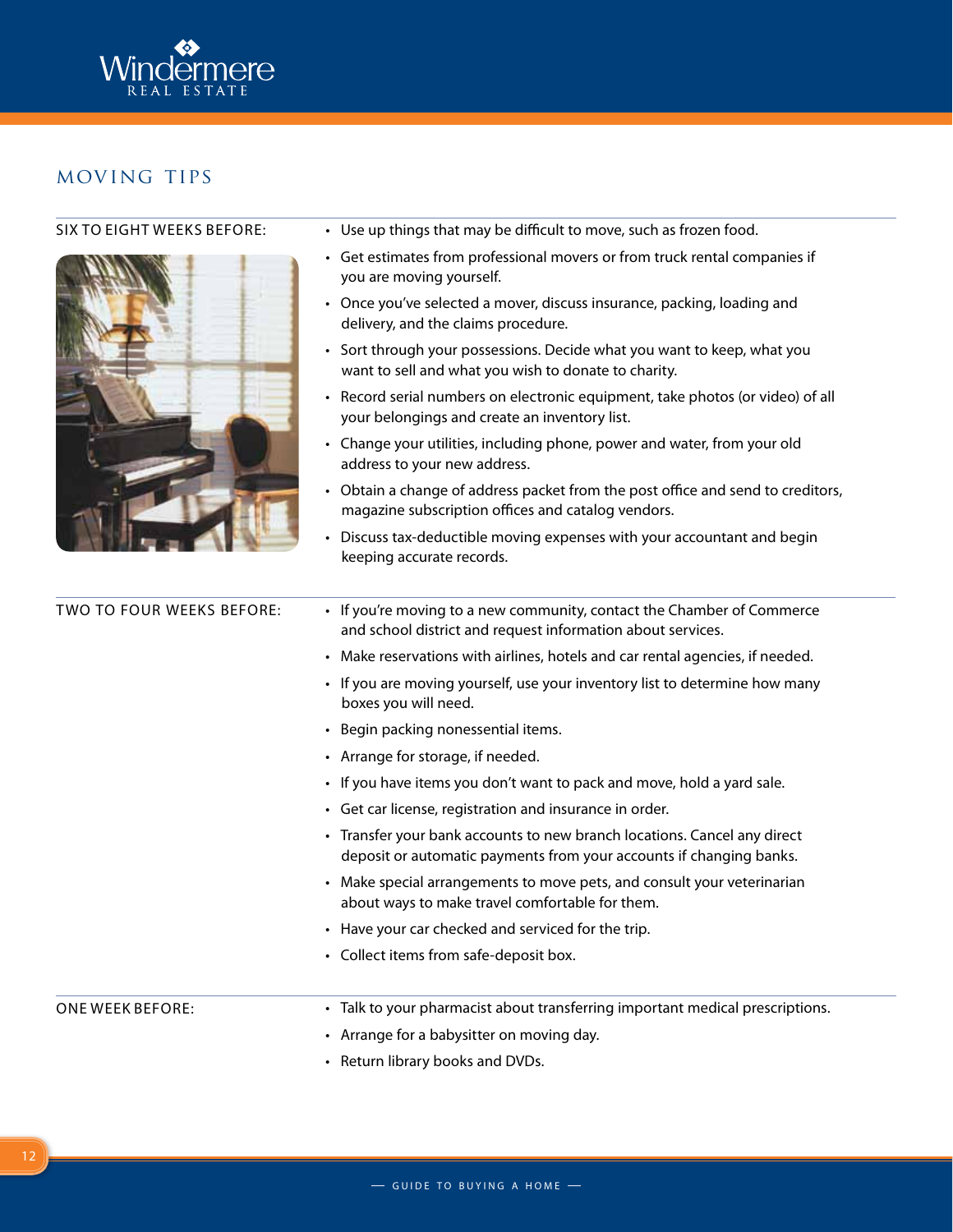

#### Two to three days prior:

- Defrost your refrigerator and freezer.
- Have movers pack your belongings.
- Label each box with the contents and the room where you want it to be delivered.
- Arrange to have payment ready for moving company.
- Set aside legal documents and valuables that you do not want packed.
- Pack clothing and toiletries, along with extra clothes in case the moving company is delayed.
- Give your travel itinerary to a close friend or relative so they can reach you as needed.

#### Old home

- Pick up the truck as early as possible if you are moving yourself.
- Make a list of every item and box loaded on the truck.
- Let the mover know how to reach you.
- Double-check closets, cupboards, attic, basement and garage for any leftbehind items.

#### New home

- Be on hand at the new home to answer questions and give instructions to the mover.
- • Check off boxes and items as they come off the truck.
- • Install new locks.
- Confirm that the utilities have been turned on and are ready for use.
- Unpack your "first day" box (see below for suggested contents).
- Unpack children's toys and find a safe place for them to play.
- • Examine your goods for damage.

| ESSENTIAL PACKING MATERIALS: | • furniture pads<br>• handtruck or dolly<br>$\cdot$ packing tape<br>• bubble wrap         | newspapers or<br>٠<br>packing paper<br>• scissors<br>• utility knife<br>• labels                               | • felt-tip markers<br>• cornstarch packing<br>"peanuts"<br>• plenty of boxes                                |
|------------------------------|-------------------------------------------------------------------------------------------|----------------------------------------------------------------------------------------------------------------|-------------------------------------------------------------------------------------------------------------|
| HANDY ITEMS INCLUDE:         | Pack a "first day" box with items you will need right away.                               |                                                                                                                |                                                                                                             |
|                              | • scissors<br>• utility knife<br>• local phone book<br>$\cdot$ coffee cups<br>• teakettle | • instant coffee or tea,<br>soft drinks<br>• pencil and paper<br>$\cdot$ soap<br>• bath towels<br>• trash bags | $\cdot$ shelf liner<br>• paper plates<br>$\cdot$ snacks<br>• toilet paper<br>• children's toys<br>and books |

#### Moving day:



packing tips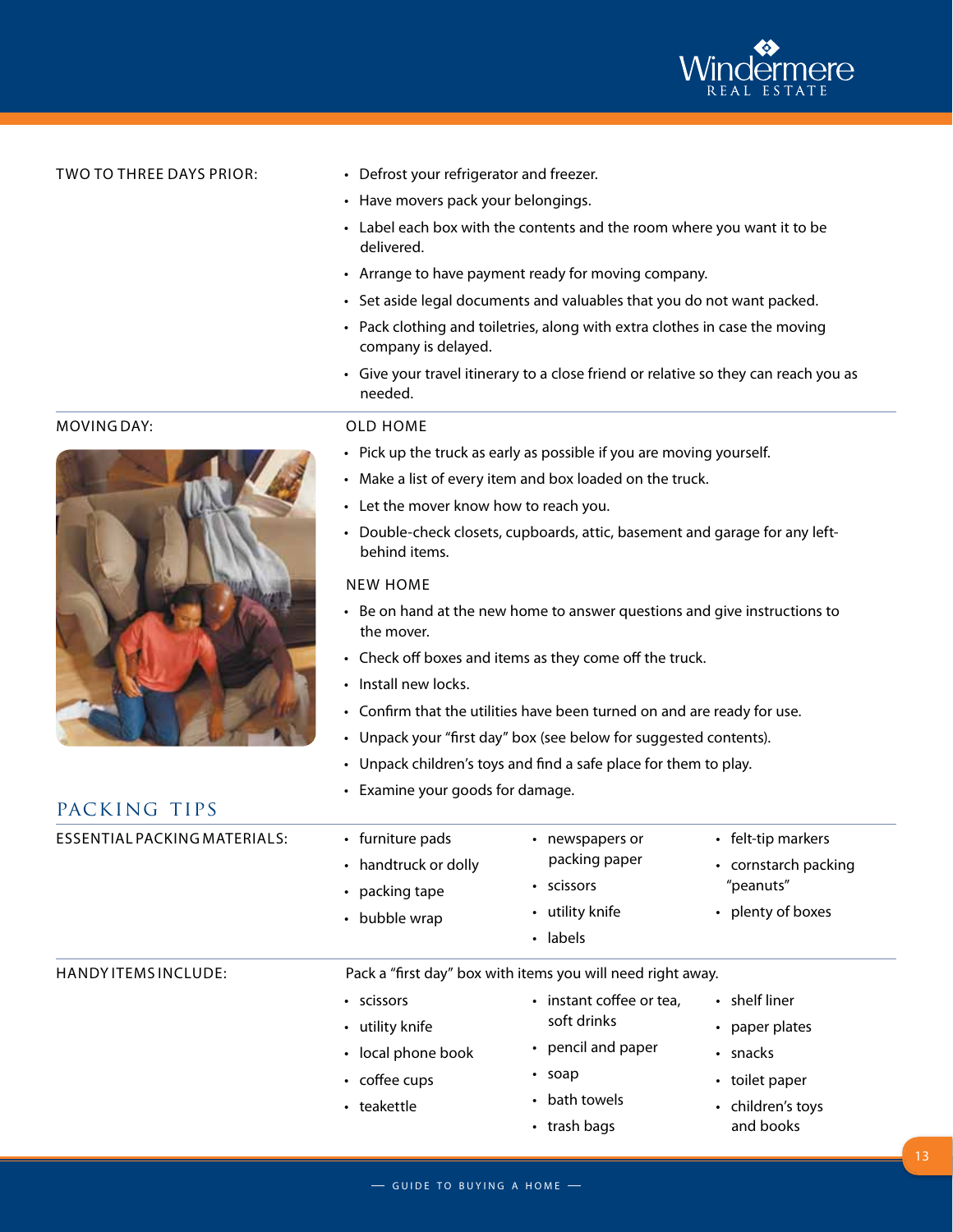

# glossary

| ADJUSTABLE-RATE MORTGAGE (ARM)              | interest rates on this type of mortgage are periodically adjusted up or down<br>depending on a specified financial index                                                                                                                                                                                                          |  |  |
|---------------------------------------------|-----------------------------------------------------------------------------------------------------------------------------------------------------------------------------------------------------------------------------------------------------------------------------------------------------------------------------------|--|--|
| <b>AMORTIZATION</b>                         | a method of equalizing the monthly mortgage payments over the life of the loan,<br>even though the proportion of principal to interest changes over time. In the early<br>part of the loan, the principal repayment is very low, while the interest payment<br>is very high. At the end of the loan, the relationship is reversed |  |  |
| <b>ANNUAL PERCENTAGE RATE</b>               | the actual finance charge for a loan, including points and fees, in addition to the<br>stated interest rate                                                                                                                                                                                                                       |  |  |
| <b>APPRAISAL</b>                            | an expert opinion of the value or worth of a property                                                                                                                                                                                                                                                                             |  |  |
| <b>ASSESSED VALUE</b>                       | the value placed on a property by a municipality for purposes of levying taxes.<br>It may differ widely from appraised or market value                                                                                                                                                                                            |  |  |
| <b>BALLOON PAYMENT</b>                      | a large principal payment due all at once at the end of some loan terms                                                                                                                                                                                                                                                           |  |  |
| <b>CAP</b>                                  | a limit on how much the interest rate can change in an adjustable-rate mortgage                                                                                                                                                                                                                                                   |  |  |
| <b>CERTIFICATE OF TITLE</b>                 | a document, signed by a title examiner, stating that a seller has an insurable title<br>to the property                                                                                                                                                                                                                           |  |  |
| <b>CLOSING</b>                              | the deed to a property is legally transferred from seller to buyer, and documents<br>are recorded                                                                                                                                                                                                                                 |  |  |
| <b>CLOSING COSTS</b>                        | see "Settlement" or refer to "Settlement-who pays what" in this guide                                                                                                                                                                                                                                                             |  |  |
| <b>COMMISSION</b>                           | a fee (usually a percentage of the total transaction) paid to an agent or broker for<br>services performed                                                                                                                                                                                                                        |  |  |
| <b>COMPARATIVE MARKET ANALYSIS</b><br>(CMA) | a survey of the attributes and selling process of comparable homes on the market<br>or recently sold; used to help determine a correct pricing strategy for a seller's<br>property                                                                                                                                                |  |  |
| <b>CONTINGENCY</b>                          | a condition in a contract that must be met for the contract to be binding                                                                                                                                                                                                                                                         |  |  |
| <b>CONTRACT</b>                             | a binding legal agreement between two or more parties that outlines the<br>conditions for the exchange of value (for example: money exchanged for title to<br>property)                                                                                                                                                           |  |  |
| <b>DEED</b>                                 | a legal document that formally conveys ownership of a property from seller to buyer                                                                                                                                                                                                                                               |  |  |
| <b>DOWN PAYMENT</b>                         | a percentage of the purchase price that the buyer must pay in cash and may not<br>borrow from the lender                                                                                                                                                                                                                          |  |  |
| <b>EQUITY</b>                               | the value of the property actually owned by the homeowner: purchase price, plus<br>appreciation, plus improvements, less mortgages and liens                                                                                                                                                                                      |  |  |
| <b>ESCROW</b>                               | a fund or account held by a third-party custodian until conditions of a contract<br>are met                                                                                                                                                                                                                                       |  |  |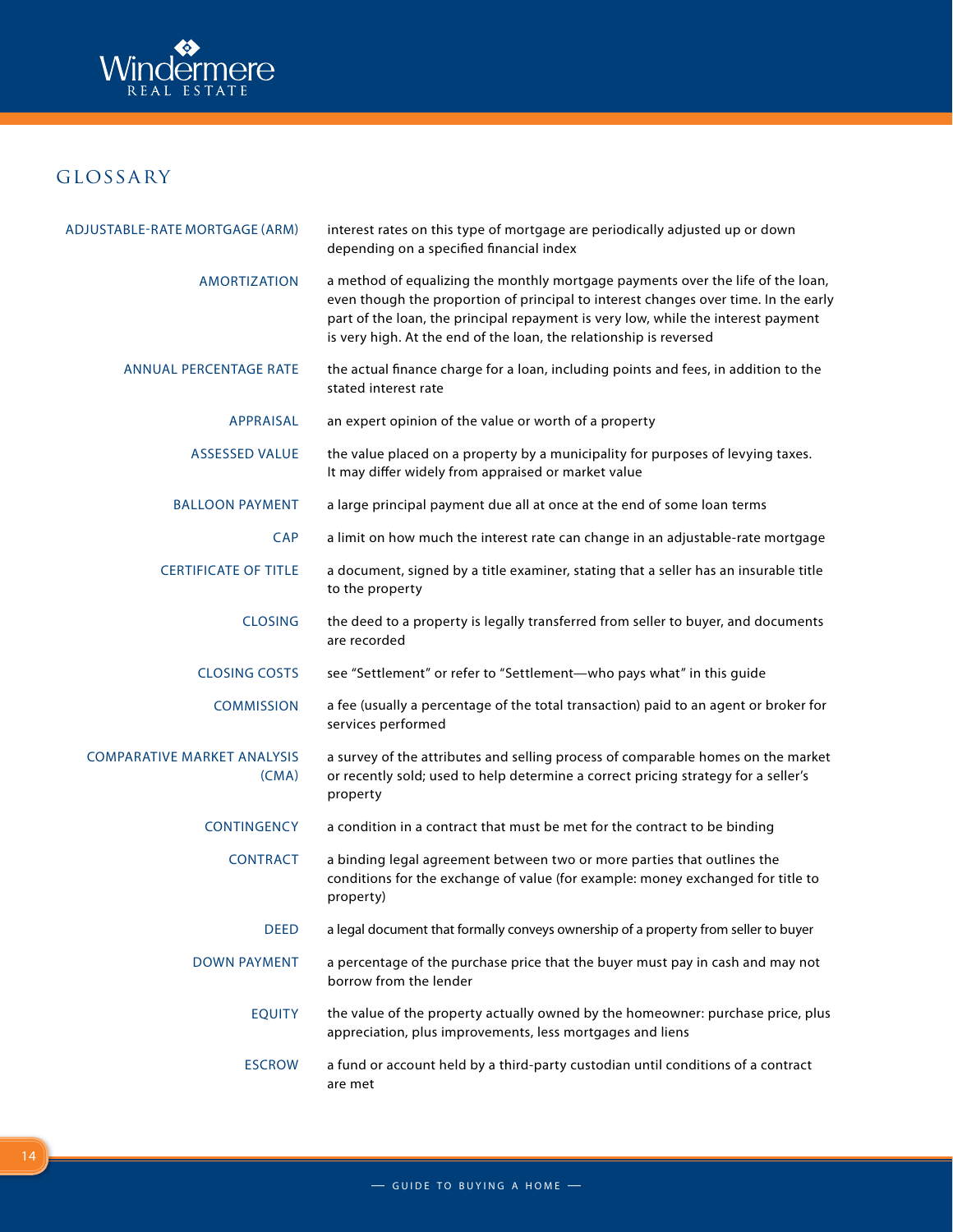

| <b>FIXED-RATE MORTGAGE</b>           | interest rates on this type of mortgage remain the same over the life of the loan.<br>Compare to "adjustable-rate mortgage"                                                    |
|--------------------------------------|--------------------------------------------------------------------------------------------------------------------------------------------------------------------------------|
| <b>FIXTURE</b>                       | a recognizable entity (such as a kitchen cabinet, drape or light fixture) that is<br>permanently attached to a property and belongs to the property when it is sold            |
| <b>HAZARD INSURANCE</b>              | compensates for property damage from specified hazards such as fire and wind                                                                                                   |
| <b>INTEREST</b>                      | the cost of borrowing money, usually expressed as a percentage rate                                                                                                            |
| <b>LIEN</b>                          | a security claim on a property until a debt is satisfied                                                                                                                       |
| <b>LISTING CONTRACT</b>              | an agreement whereby an owner engages a real estate company for a specified<br>period of time to sell a property, for which, upon the sale, the agent receives a<br>commission |
| <b>MARKET PRICE</b>                  | the actual price at which a property sold                                                                                                                                      |
| <b>MARKET VALUE</b>                  | the price that is established by present economic conditions, location and<br>general trends                                                                                   |
| <b>MORTGAGE</b>                      | security claim by a lender against a property until the debt is paid                                                                                                           |
| MULTIPLE LISTING SERVICE (MLS)       | a system that provides to its members detailed information about properties for sale                                                                                           |
| <b>ORIGINATION FEE</b>               | an application fee(s) for processing a proposed mortgage loan                                                                                                                  |
| PITI                                 | principal, interest, taxes and insurance, forming the basis for monthly<br>mortgage payments                                                                                   |
| <b>POINT</b>                         | one percent of the loan principal. It's charged in addition to interest and fees                                                                                               |
| PREPAYMENT PENALTY                   | a fee paid by a borrower who pays off the loan before it is due                                                                                                                |
| <b>PRINCIPAL</b>                     | one of the parties to a contract; or the amount of money borrowed, for which<br>interest is charged                                                                            |
| <b>PRORATE</b>                       | divide or assess proportionately                                                                                                                                               |
| <b>PURCHASE &amp; SALE AGREEMENT</b> | a contract between buyer and seller that outlines the details of the property<br>transfer; or refer to "Purchase and sale agreement" in this guide                             |
| <b>SETTLEMENT</b>                    | all financial transactions required to make the contract final.<br>See "Settlement-who pays what" in this guide.                                                               |
| <b>TITLE</b>                         | a document that indicates ownership of a specific property                                                                                                                     |
| <b>TITLE SEARCH</b>                  | detailed examination of the entire document history of a property title to make<br>sure there are no legal encumbrances                                                        |